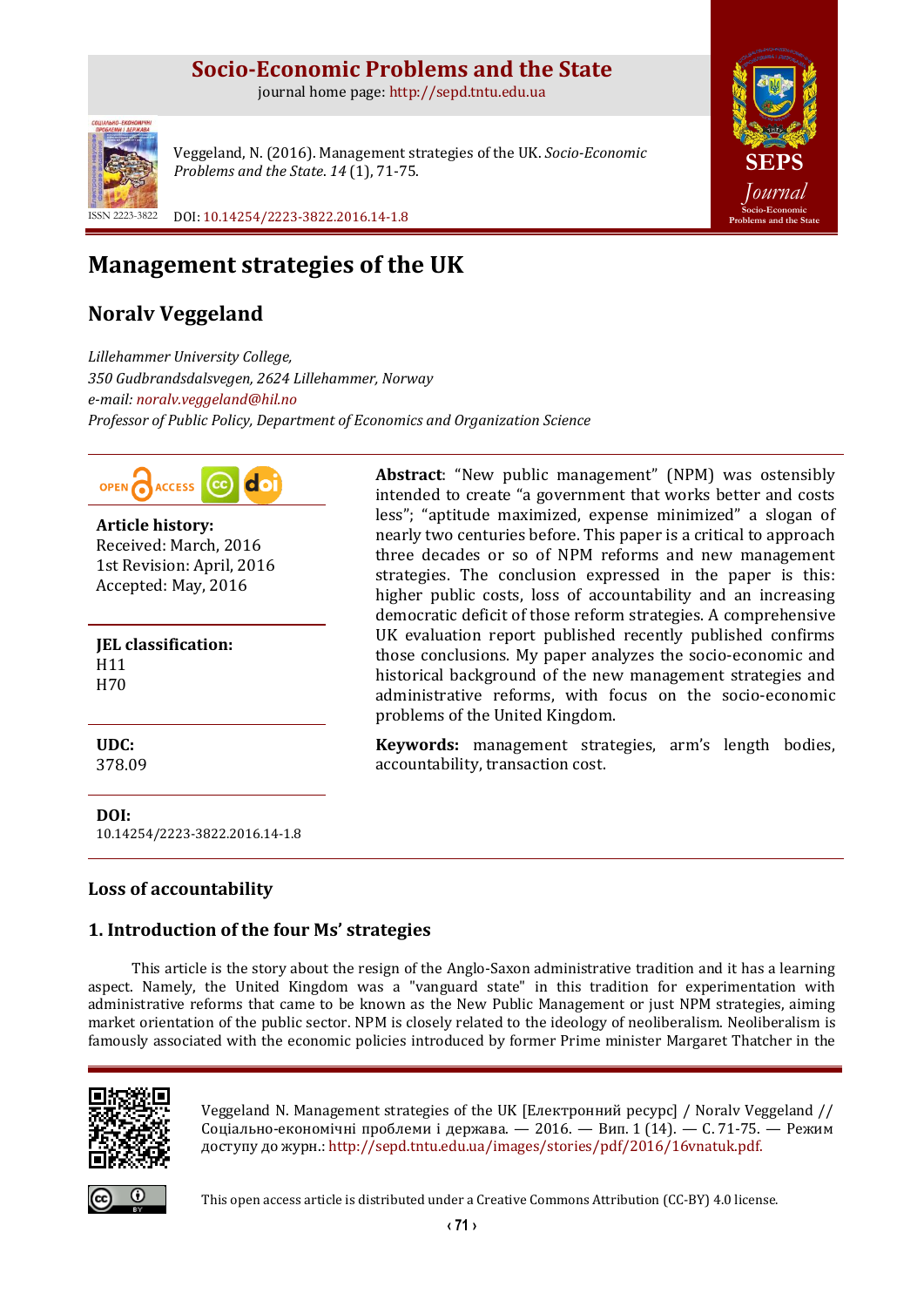United Kingdom and former President [Ronald Reagan](https://en.wikipedia.org/wiki/Ronald_Reagan) in the United States. The transition of consensus towards neoliberal policies and the acceptance of neoliberal economic theories in the 1970s are seen by some academics as the root of [financialization,](https://en.wikipedia.org/wiki/Financialization) with the [financial crisis of 2007](https://en.wikipedia.org/wiki/Financial_crisis_of_2007%E2%80%9308)–08 one of the ultimate results. Its advocates support extensiv[e economic liberalization](https://en.wikipedia.org/wiki/Economic_liberalization) policies, such as [privatization,](https://en.wikipedia.org/wiki/Privatization) [fiscal austerity,](https://en.wikipedia.org/wiki/Fiscal_austerity) [deregulation,](https://en.wikipedia.org/wiki/Deregulation) [free trade,](https://en.wikipedia.org/wiki/Free_trade)  and reductions in [government spending](https://en.wikipedia.org/wiki/Government_spending) in order to enhance the role of the [private sector](https://en.wikipedia.org/wiki/Private_sector) in the [economy.](https://en.wikipedia.org/wiki/Economy) After three decades, what results has NPM and neoliberalism produced in the UK? Christopher Hood and Ruth Dixon (2015) address that question in a report: *A Government that Worked Better and Cost Less? Evaluating Three Decades of Reform and Change in UK Central Government*. The title points to the former Prime Minister Margret Thatcher's promises in 1970s as part of her politics of neoliberalism. In short, the conclusions of the report is formulated as these: In the period, 1) the complaints about maladministration following NPM and judicial challenges to government neoliberal action increased markedly while, 2) administrative costs "rose substantially" in real terms. On the other hand, 3) trust in government did not collapse, as many critics of NPM feared but the overall accountability declined, 4) the administrative costs did take up a growing share of total public spending. The overall conclusion is this: 5) Government worked a bit worse and cost a bit more. Let us have a comparative look on the historical background of the UK administrative tradition and reform.

#### **2. The Four Ms Analyzed**

The UK's NPM reform of the sphere of production builds on a completely new world with new standards of efficiency, new high growth of sectors, new location patterns, new models for management and organizational principles. The Schumpeterian view (1979) is that the transition from one administrative-economic paradigm to the next entails equally profound transformations of the institutional and social framework (Amin (ed.) 1994). When elaborating the origin of the 'socio-institutional paradigm', we must be aware that the paradigm was design within the framework of the new administrative-economic paradigm of the regulatory state adhered to NPM. (Djelic and Anderson (eds.) 2006, Veggeland 2015).

Christopher Pollitt and Geert Bouckaert (2004) have made a very fruitful contribution to the conceptualization of the management side of the new socio-institutional paradigm of the NPM regulatory state that has arisen out of the hollowed-out Keynesian interventionist state model. The authors have identified at least four M-strategies as paradigmatic notions of Governments' choices of action when struggling and seeking solutions to the pressure of the crises in the Western economies, that is, caused by the 1970-80s stagflation crisis and later on the financial crisis (2004: 188):

- Maintain,
- Minimize,
- Marketize,
- Modernize.

#### **2.1. Maintain**

This governmental management strategy refers to the tightening-up of traditional controls. It is hardly part of the new socio-institutional paradigm, but rather the demand-side economics of the Keynesian state. The tactics include restricting expenditures, freezing new hiring, fighting waste and abundance and generally 'squeezing' the system of administration and legal regulation. Stabilizing inflation on a low level by management and measures related to effective demand was the goal and political economy of the maintaining strategy. This strategy became selective chosen by most Western countries, but mostly by the Continental countries, like Germany and its corporate administrative model. It is still a vital strategy adopted by the EU, which has even been strengthening after the financial and EURO-zone crisis coming up since 2007 (Veggeland 2007).

#### **2.2. Minimize**

According to Pollitt and Bouchaert (2004: 188), minimizing the administrative system by privatization was in political economic terms part of the new but path-dependent socio-institutional paradigm: handing over as many tasks as possible to the market sector directly through privatization and indirectly through contracting out, that is, outsourcing. This become the main strategy of the UK government for the late thirty years according to Hood and Dixon (2015). It is causing the 'hollowing-out' of the state apparatus. It represents a socioinstitutional arrangement in which social security and public services of all kinds, such as social and health services, physical infrastructure and even military services are all heavily been reduced in volume.

Minimalist government of the UK type rejects the idea that Governments can be organized to act in the best interests of the economy and the public in general. In Schumpeter's world, public rulers are considering "able" because they win votes, not because they have governed or will to govern well in socio-economic sense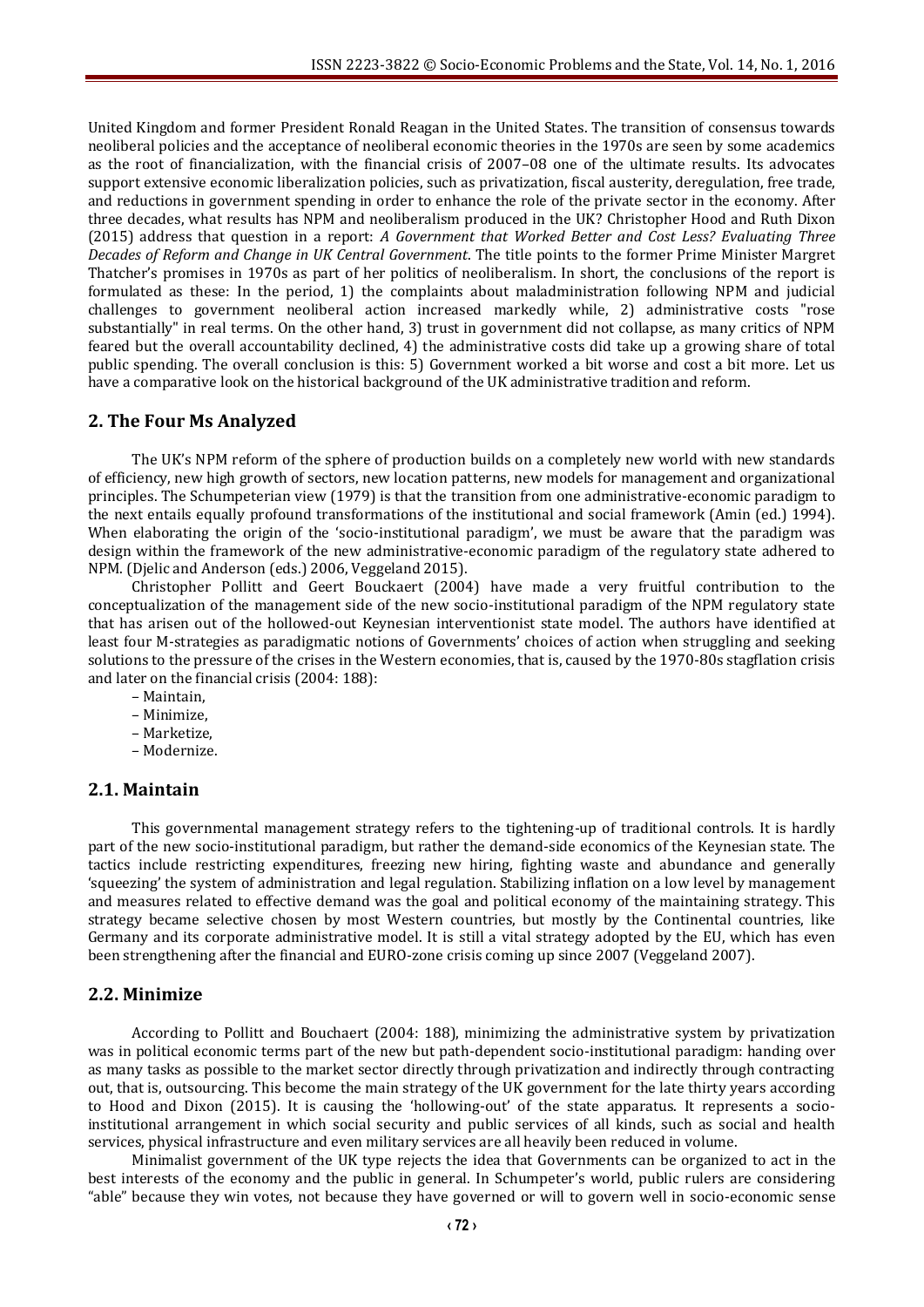(Kuper 2004: 98). Policies for tax cuts and low interest rates targeting an increase in aggregated consumption and investment in the private sector (in accordance to classical Ricardo's principles of (always) reinvestment of surplus capital by then capitalists) accompanied the minimizing strategy. In sum, it represents the political economy of the strategy to minimize the public sector. Mostly the strategy got relevance to the strained Anglo-Saxon/UK model and administrative tradition studied by Hood and Dixon (Hood and Dixon 2015, Veggeland 2015, 2007). This strategy was not welcome at the time in the Nordic countries, because of those countries accepted universal welfare state administrative model.

#### **2.3. Marketize**

The marketizing of the public sector and its administrative system was a NPM-strategy for instituting as many Market-Type Mechanisms (MTMs) as possible within the framework of NPM. It implies a redefinition of the economic rules of public policy but also a transformed perspective on governments, regulation and their roles. Marketizing questions all forms of protective measures, rules and barriers, and consequently has an impact on social-institutional paradigms and legal policies (Djelic 2006).

These reforms of using New Public Management approach created the so-called PLAs, Public-Law Agencies, and the PLBs, Private-Law Bodies, which were steered indirectly by public and private laws, regulation, and financial means (OECD 2002). Seen in a democratic framework they are been named as 'unelected bodies' (Vibert 2007). These unelected bodies grew rapidly in numbers and coordination problems arose. Thus, Hood and Dixon write about the UK that (see introduction "the complaints about maladministration and judicial challenges to government action increased markedly while administrative costs "rose heavily in real terms". Political emphasis on the achievement of result from the unelected bodies through the means of flexible organizational structures and competition was evident. The approach follows the Schumpeter's idea that innovation only becomes beneficial through market competition in both the spheres of administrativeeconomics and social-institutional arenas; hence, public-sector organizations should likewise be made flexible and competitive. Besides, it would increase efficiency and user-responsiveness.

Like the minimizing strategy, the marketizing strategy is characterized by policies for tax cuts, low interest rates, privatization and institutional fragmentation that were supposed to effect an increase in the aggregated consume and investment, and thereby economic growth. The marketizing strategy turns out to be very typical for the regulatory state order - namely 'steering without rowing' meaning the withdrawal of government to only steering by objectives. With regard to political economy, extensively it attracted the UK and the Anglo-Saxon model and administrative tradition since the 1980s (Knill 2001, Veggeland 2007, Hood and Dixon 2015). The marketizing strategy also influenced heavily the Nordic universal welfare state model: public ownership but creating numerous PLAs, Public-Law Agencies, and PLBs, Private-Law Bodies. These agencies were steered indirectly by public and private laws, i.e. by regulation and financial means (OECD 2002).

### **2.4. Modernize**

The modernization of the administrative system, still in accordance with Pollitt's and Bouchaert's thinking, in reference to its political economy, aimed to introduce faster, more flexible ways of budgeting, managing and delivering services to the user. The choice was made within the framework of the new socioinstitutional paradigm, bound by the new techno-economic paradigm of the regulatory state. Arm's-length bodies were organized and set into motion as market actors or pseudo-market actors. It was predicated on both the distinctiveness of public provision, on 'services of general interest', to distinguish between 'non-commercial services' - in-house services - and 'commercial services' - marketized services - and the need to strengthen the state rather than to dilute the state.

But in order to reach the economic potential for growth in the Schumpeterian sense, innovation is necessary in both the techno-economic and the socio-institutional spheres, and innovation occurs when market actors compete. These new ways of operating were clearly borrowed from the market sector and meant the introduction of MTMs also into the public sector but selectively. Instead of being minimal, MTMs became dominant in public services, both in the welfare sector and in the sector of physical infrastructure. Contextually, however, the bureaucratic structures remained as mediators in Weberian sense, but they were partly changed into institutions and bodies serving the regulatory state; that is, new institutional innovations occurred (Black, Lodge and Thatcher 2005). We may call this new social and institutional paradigm a neo-Weberian order of bureaucracy. We may view the political economy of the modernizing strategy as a blended strategy of maintaining but with much emphasis on result-orientated management and of reducing and simplifying regulation with modest marketizing. It was a typical strategy for the strained Nordic model and administrative traditions (Iversen 2005, EPC Working Paper 2005, Veggeland 2007).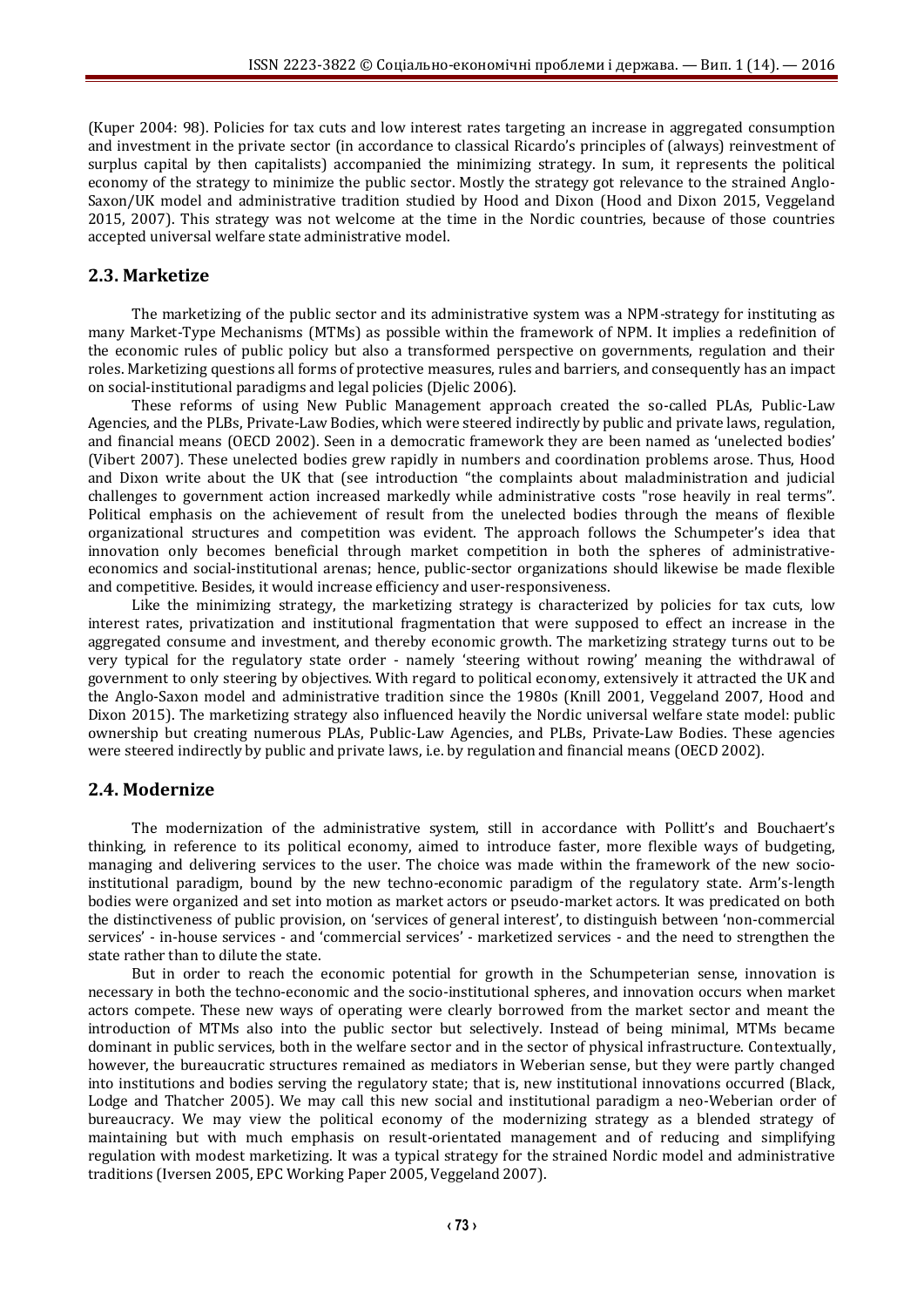### **3. Conclusion**

What we have learned is that countries' reforming experiences demonstrate that the same reforming strategies perform differently and produce very diverse results in contextual different social models and traditions (Knill 2001, Veggeland 2007). Accordingly, this variation in reforming experiences reflects the disparate institutional structures and environments that confront the reformers. A principal lesson to emerge from this review is that the establishment of a new social-institutional paradigm is contextually dependent (Røvik 2007). Reforming strategies ought to be studied in the framework of an individual country's context, needs and traditions. These differences are reflecting the social-institutional paradigm in which the reforms they are launched, in which nature of the problems that are faced, and what seems to be the most appropriate solution to be achieved.

The OECD report (2005: 22) has made this statement: "Other issues that depend on context include how countries deal with accountability, control in public management, the involvement of the private and community sector in service delivery, the use of Market-Type Mechanisms (MTM), and the line between the public and private domains".

In the period, the Hood and Dixon study (2015) found, related to UK and the Anglo-Saxon administrative tradition that the complaints about maladministration following NPM and judicial challenges to government action increased markedly and administrative costs "rose substantially" in real terms. The overall accountability declined and the administrative costs did take up a growing share of total public spending because of minimizing and marketizing management strategies.

No wonder. Because policies acquire legitimacy from functionality and effectiveness - that is, from the output or outcome of executives and from comparative competitive advantages of NPM. These competitive advantages did not occurred in the UK, and mistrust and rising administrative costs arose. Additionally, fragmentation of government made the democratic principles of openness, transparency and deliberation to decline (Eriksen and Fossum (eds.) 2000). Therefore, the UK Government worked a bit worse and cost a bit more. In other words, the NPM-reforms did not worked properly, and is now resigning (Hood and Dixon 2015).

#### **Appendix A. Supplementary material**

Supplementary data associated with this article can be found, in the online version, at <http://dx.doi.org/10.14254/2223-3822.2016.14-1.8>

#### **Funding**

The authors received no direct funding for this research.

#### **Citation information**

Veggeland, N. (2016). Management strategies of the UK. *Socio-Economic Problems and the State*. *14* (1), 71- 75. [doi:10.14254/2223-3822.2016.14-1.8](http://dx.doi.org/10.14254/2223-3822.2016.14-1.8)

#### **References**

- 1. Amin, Ash (ed.) (1994). *Post-Fordism. A Reader*, Cambridge: Oxford UK and Cambridge, US: Blackwell Publisher.
- 2. Djelic, Marie-Laure (2006). Marketization: From intellectual agenda to global policy-making, Cambridge: Cambridge University Press, Djelic, Marie-Laure and Andersson, Kerstin Sahlin (eds.), *Transnational Governance. Institutional Dynamics of Regulation*, 2006, Cambridge: Cambridge University Press, [doi:10.1017/CBO9780511488665.004.](http://dx.doi.org/10.1017/CBO9780511488665.004)
- 3. Eriksen, Erik and Oddvar, Fossum, John Erik Fossum and Menéndez, Augustin José (eds) (2002). *Constitution Making and Democratic Legitimacy*, Arena Report (20) 2002, Oslo: University of Oslo.
- 4. EPC Working Paper (2005). *The Nordic Model: A Receipe for European Success?* European Policy Center, Working Paper *20*.
- 5. Hood, Christopher and Ruth Dixon (2015). *A Government that Worked Better and Cost Less? Evaluating Three Decades of Reform and Change in UK Central Government*, Oxford: Oxford University Press.
- 6. Iversen, Torben (2005). *Capitalism, Democracy and Welfare*, Cambridge: Cambridge University Press.
- 7. Knill, Christoph (2001). *The Europeanization of the National Administrations*, Cambridge: Cambridge University Press.
- 8. Kuper, Andrew (2006). *Democracy Beyond Borders. Justice and Representation in Global Institutions*, Oxford: Oxford University Press.